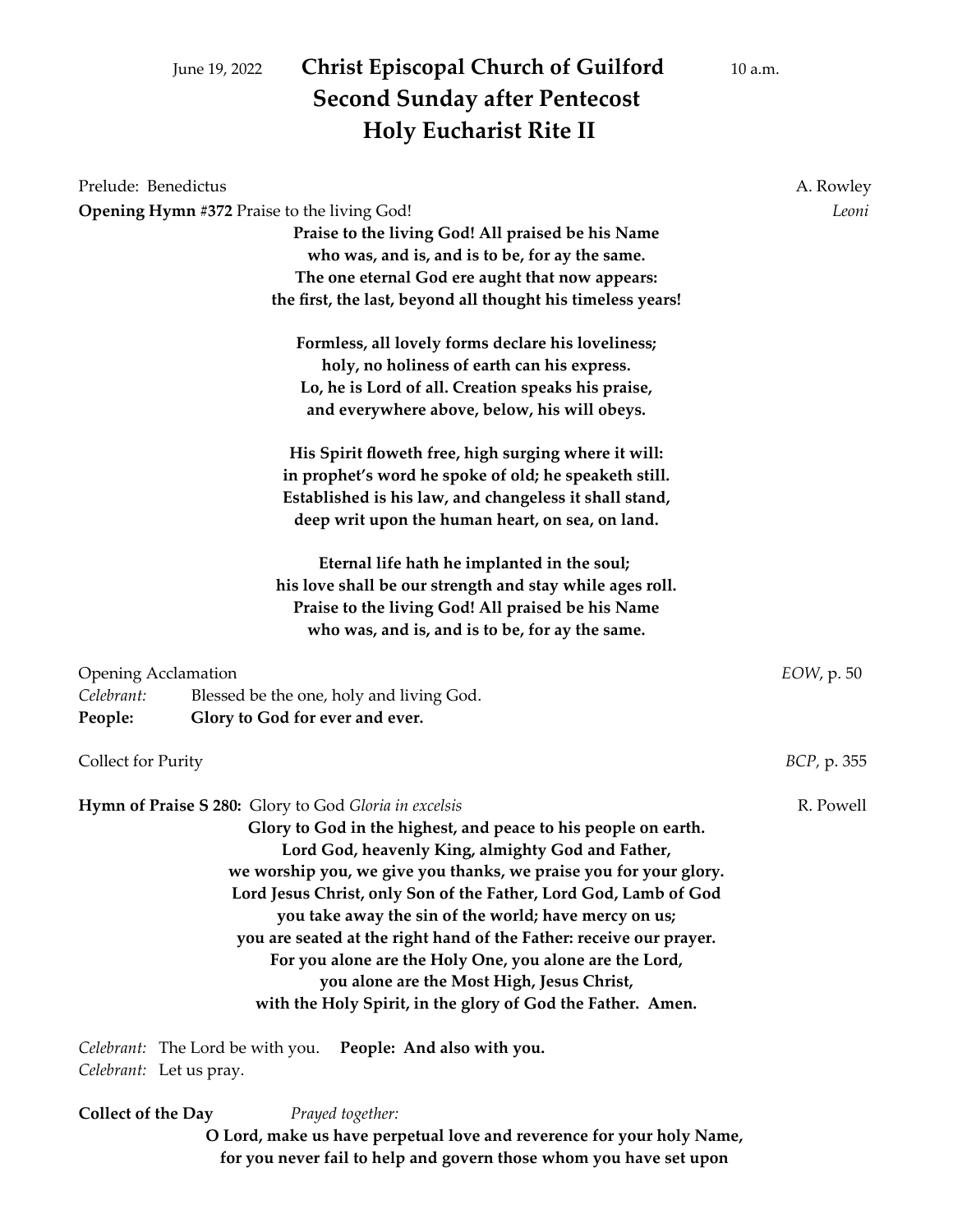#### the sure foundation of your loving-kindness; **through Jesus Christ our Lord, who lives and reigns with you and the Holy Spirit, one God, for ever and ever. Amen.**

## *The Word of God*

First Reading: 1 Kings 19:1-4, 8-15a

Ahab told Jezebel all that Elijah had done, and how he had killed all the prophets with the sword. Then Jezebel sent a messenger to Elijah, saying, "So may the gods do to me, and more also, if I do not make your life like the life of one of them by this time tomorrow." Then he was afraid; he got up and fled for his life, and came to Beer-sheba, which belongs to Judah; he left his servant there.

But he himself went a day's journey into the wilderness, and came and sat down under a solitary broom tree. He asked that he might die: "It is enough; now, O Lord, take away my life, for I am no better than my ancestors."

Then the word of the Lord came to him, saying, "What are you doing here, Elijah?" He answered, "I have been very zealous for the Lord, the God of hosts; for the Israelites have forsaken your covenant, thrown down your altars, and killed your prophets with the sword. I alone am left, and they are seeking my life, to take it away." He said, "Go out and stand on the mountain before the Lord, for the Lord is about to pass by." Now there was a great wind, so strong that it was splitting mountains and breaking rocks in pieces before the Lord, but the Lord was not in the wind; and after the wind an earthquake, but the Lord was not in the earthquake; and after the earthquake a fire, but the Lord was not in the fire; and after the fire a sound of sheer silence. When Elijah heard it, he wrapped his face in his mantle and went out and stood at the entrance of the cave. Then there came a voice to him that said, "What are you doing here, Elijah?" He answered, "I have been very zealous for the Lord, the God of hosts; for the Israelites have forsaken your covenant, thrown down your altars, and killed your prophets with the sword. I alone am left, and they are seeking my life, to take it away." Then the Lord said to him, "Go, return on your way to the wilderness of Damascus." *The Lector concludes:* The Word of the Lord. *People respond:* **Thanks be to God.**

#### **Psalm 43** *Judica me, Deus prayed responsively BCP,* p. 644-645

- 1. Give judgment for me, O God, and defend my cause against an ungodly people; \* deliver me from the deceitful and the wicked.
- 2. For you are the God of my strength; why have you put me from you? \* and why do I go so heavily while the enemy oppresses me?
- 3. Send out your light and your truth, that they may lead me, \* and bring me to your holy hill and to your dwelling;
- 4. That I may go to the altar of God, to the God of my joy and gladness; \* and on the harp I will give thanks to you, O God my God.
- 5. Why are you so full of heaviness, O my soul? \* and why are you so disquieted within me?

6. Put your trust in God; \*

for I will yet give thanks to him, who is the help of my countenance, and my God.

Second Reading: Galatians 3:23-29

Now before faith came, we were imprisoned and guarded under the law until faith would be revealed. Therefore the law was our disciplinarian until Christ came, so that we might be justified by faith. But now that faith has come, we are no longer subject to a disciplinarian, for in Christ Jesus you are all children of God through faith. As many of you as were baptized into Christ have clothed yourselves with Christ. There is no longer Jew or Greek, there is no longer slave or free, there is no longer male and female; for all of you are one in Christ Jesus. And if you belong to Christ, then you are Abraham's offspring, heirs according to the promise.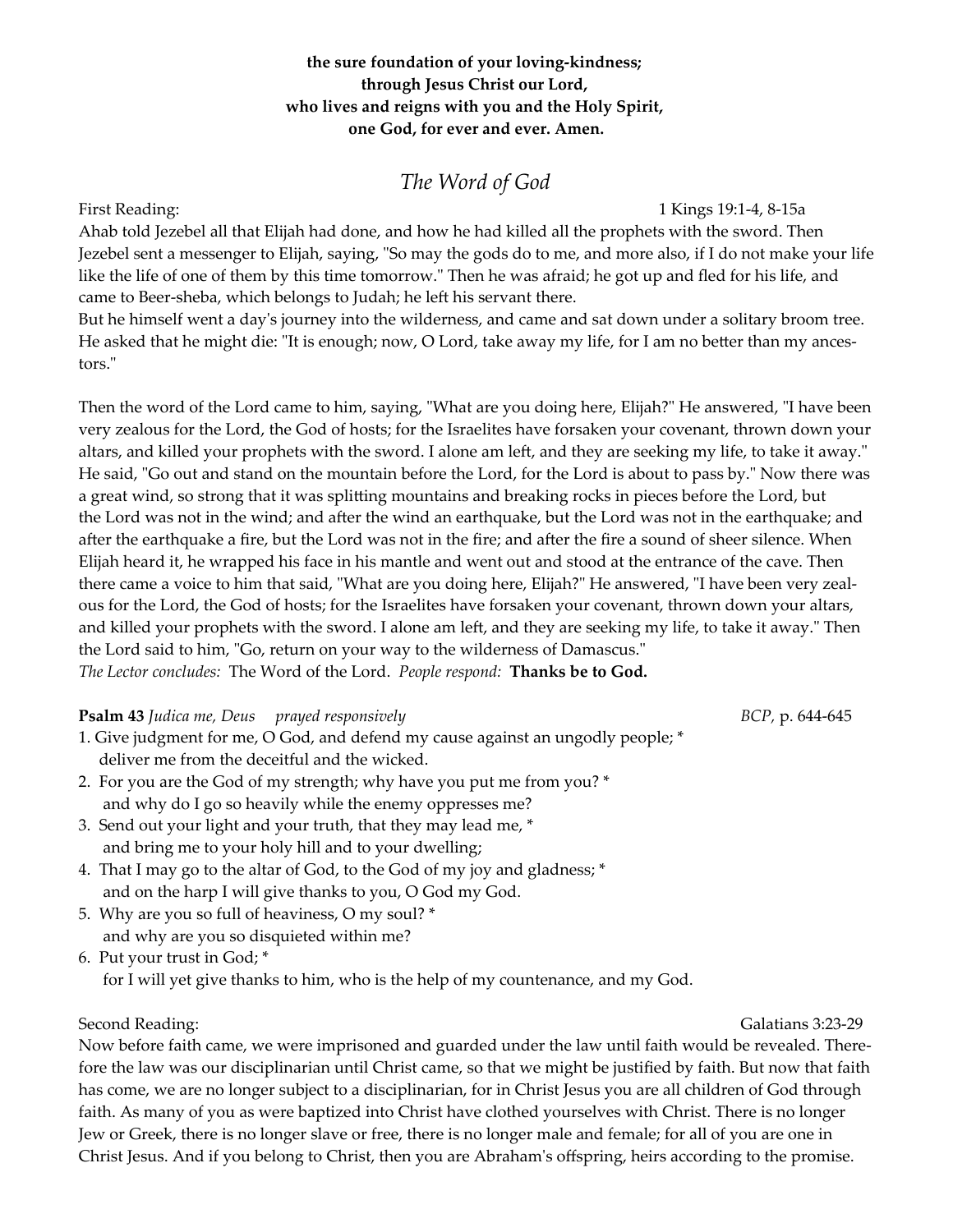*The Lector concludes:* The Word of the Lord. *People respond:* **Thanks be to God.**

**Sequence Hymn #LEVAS 62** In Christ there is no East or West *McKee* **In Christ there is no East or West, In Him no South or North; But one great fellowship of love Through-out the whole wide earth. In Him shall true hearts everywhere Their high communion find; His service is the golden cord Close-binding human kind. Join hands, diciples of the faith, What e'er your race may be! Who serves my Father as a son Is surely kin to me.**

#### **In Christ now meet both East and West, In Him meet South and North; All Christly souls are one in him Through out the whole wide earth.**

The Gospel: The Holy Gospel of our Lord Jesus Christ According to Luke 8:26-39 *People:* Glory to you, Lord Christ.

Jesus and his disciples arrived at the country of the Gerasenes, which is opposite Galilee. As he stepped out on land, a man of the city who had demons met him. For a long time he had worn no clothes, and he did not live in a house but in the tombs. When he saw Jesus, he fell down before him and shouted at the top of his voice, "What have you to do with me, Jesus, Son of the Most High God? I beg you, do not torment me" - for Jesus had commanded the unclean spirit to come out of the man. (For many times it had seized him; he was kept under guard and bound with chains and shackles, but he would break the bonds and be driven by the demon into the wilds.) Jesus then asked him, "What is your name?" He said, "Legion"; for many demons had entered him. They begged him not to order them to go back into the abyss.

 Now there on the hillside a large herd of swine was feeding; and the demons begged Jesus to let them enter these. So he gave them permission. Then the demons came out of the man and entered the swine, and the herd rushed down the steep bank into the lake and was drowned.

 When the swineherds saw what had happened, they ran off and told it in the city and in the country. Then people came out to see what had happened, and when they came to Jesus, they found the man from whom the demons had gone sitting at the feet of Jesus, clothed and in his right mind. And they were afraid. Those who had seen it told them how the one who had been possessed by demons had been healed. Then all the people of the surrounding country of the Gerasenes asked Jesus to leave them; for they were seized with great fear. So he got into the boat and returned. The man from whom the demons had gone begged that he might be with him; but Jesus sent him away, saying, "Return to your home, and declare how much God has done for you." So he went away, proclaiming throughout the city how much Jesus had done for him.

*The Gospeller concludes*: The Gospel of the Lord. *People respond:* **Praise to you, Lord Christ.**

**Nicene Creed We believe in one God, the Father, the Almighty, maker of heaven and earth, of all that is, seen and unseen. We believe in one Lord, Jesus Christ, the only Son of God, eternally begotten of the Father,**

The Sermon Harrison West †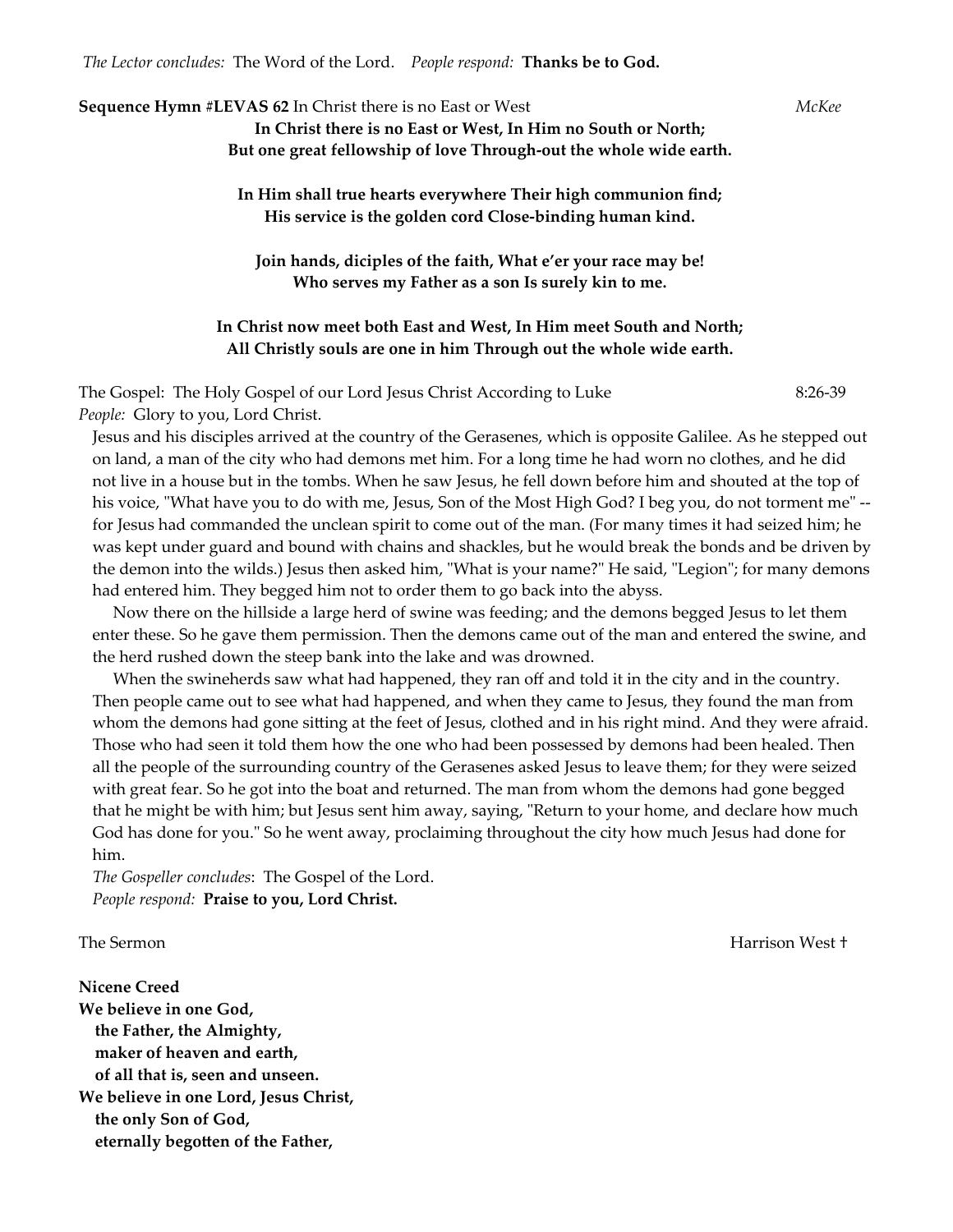**God from God, Light from Light, true God from true God, begotten, not made, of one Being with the Father. Through him all things were made. For us and for our salvation he came down from heaven: by the power of the Holy Spirit he became incarnate from the Virgin Mary, and was made man. For our sake he was crucified under Pontius Pilate; he suffered death and was buried. On the third day he rose again in accordance with the Scriptures; he ascended into heaven and is seated at the right hand of the Father. He will come again in glory to judge the living and the dead, and his kingdom will have no end. We believe in the Holy Spirit, the Lord, the giver of life, who proceeds from the Father and the Son. With the Father and the Son he is worshiped and glorified. He has spoken through the Prophets. We believe in one holy catholic and apostolic Church. We acknowledge one baptism for the forgiveness of sins. We look for the resurrection of the dead, and the life of the world to come. Amen.**

#### **Prayers of the People:** Form VI *BCP***, p. 392**

Please join with me in this morning's Prayers of the People. We'll follow Form Six as provided in your bulletin.

In peace, we pray to you, Lord God. *Silence.* For all people in their daily life and work; *For our families, friends, and neighbors, and for those who are alone.*

For this community, the nation, and the world. *For all who work for justice, freedom, and peace.*

Remembering our call to be good stewards of all that you place in our care; we pray for the just and proper use of your creation; *For the victims of hunger, fear, injustice, and oppression.*

Remembering those who are vulnerable and defenseless; let us pray for all who are in danger, sorrow, or any kind of trouble:

*For those who minister to the sick, the friendless, and the needy.*

In our cycles of prayer, we pray for the clergy and people of St. Ann's, Old Lyme; Grace Church, Old Saybrook; Good Shepherd, Orange; and the Province of the Episcopal Church of South Sudan; as we pray for the peace and unity of the Church of God.

*For all who proclaim the Gospel, and all who seek the Truth.*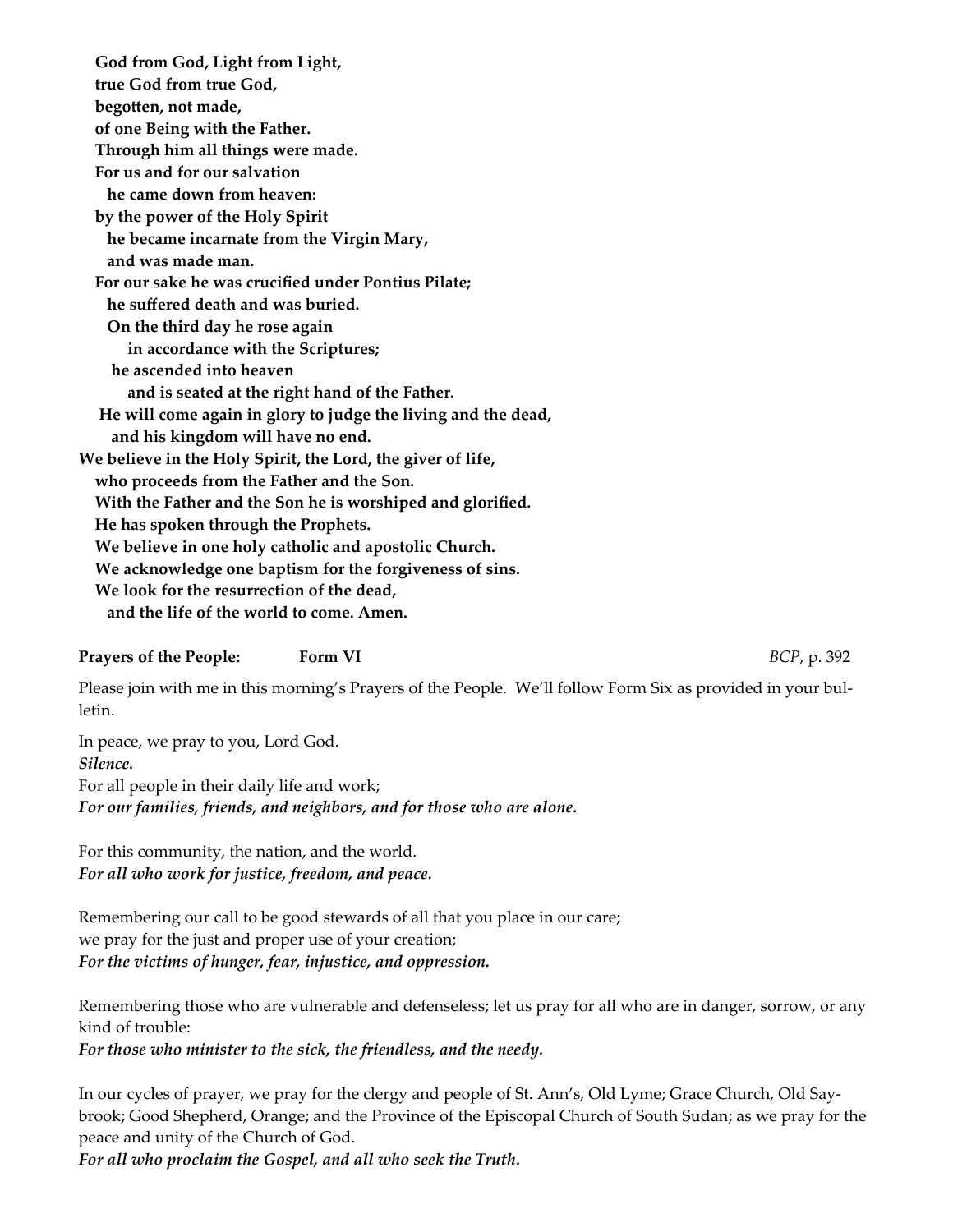For our Presiding Bishop Michael, our Bishops Ian and Laura, our Bishop-elect Jeffrey and Rector Harrison, and all bishops and other ministers. *For all who serve God in His Church.*

For all victims of violence, for the special needs and concerns of this congregation, including all those commended to the prayers of the parish, for all who are contending with Covid-19 disease. and for those on your hearts.

*Petitions may be added aloud or in silence.*

Hear us, Lord; *For your mercy is great.*

We thank you, Lord for all the blessings of this life. *Thanksgivings may be added aloud or in silence.* We will exalt you, O God our King; *And praise your Name for ever and ever.*

We pray for all who have died, especially Barbara deBruyn, Paul Brown and Carol; that they may have a place in your eternal kingdom. *Silence may be kept.* Lord, let your loving-kindness be upon them; *Who put their trust in you.*

We pray to you also for the forgiveness of our sins. *Silence – a little longer.*

*Leader and People* Have mercy upon us, most merciful Father; in your compassion forgive us our sins, known and unknown, things done and left undone; and so uphold us by your Spirit that we may live and serve you in newness of life, to the honor and glory of your Name; through Jesus Christ our Lord. Amen.

#### *Silence.*

*Celebrant declares the Absolution* The Peace *Celebrant:* The Peace of the Lord be always with you. **People: And also with you.**

Announcements and Greetings

## *The Holy Communion*

The Offertory Offertory voluntary – Schmücke dich ('Deck thyself, my soul, with gladness') op. 122.6 J. S. Brahms

#### **The Doxology: Hymn 380** (vs. 3)

**Praise God, from whom all blessings flow; praise him, all creatures here below;**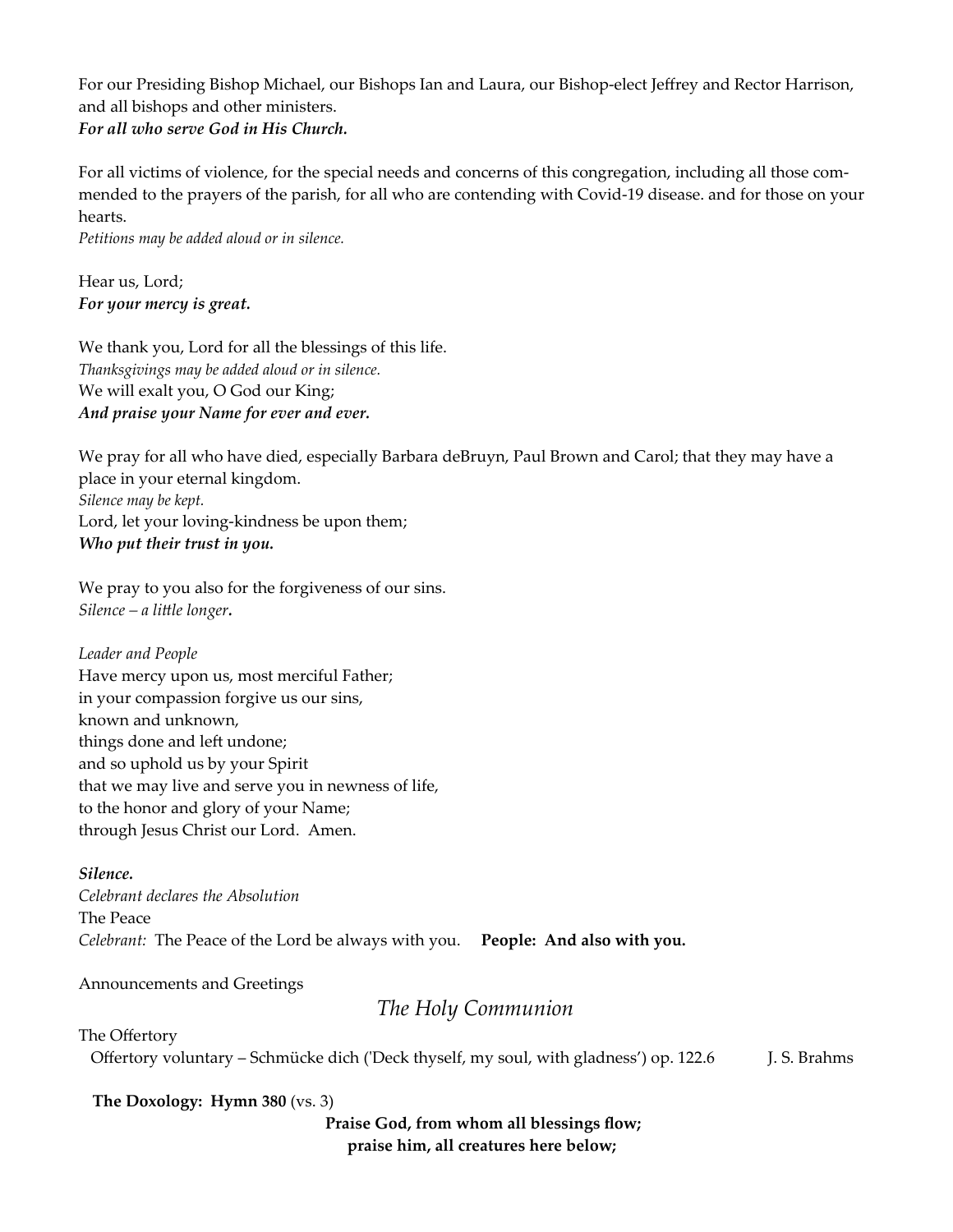#### **praise him above, ye heavenly host: praise Father, Son, and Holy Ghost.**

| Celebrant: | All things come of thee, O Lord.           |
|------------|--------------------------------------------|
| People:    | And of thine own have we given thee. Amen. |

| The Great Thanksgiving | Eucharistic Prayer B                                                                            | BCP, p. 367 |  |
|------------------------|-------------------------------------------------------------------------------------------------|-------------|--|
| Celebrant              | The Lord be with you.                                                                           |             |  |
| People                 | And also with you.                                                                              |             |  |
| Celebrant              | Lift up your hearts.                                                                            |             |  |
| People                 | We lift them to the Lord.                                                                       |             |  |
| Celebrant              | Let us give thanks to the Lord our God.                                                         |             |  |
| People                 | It is right to give our thanks and praise.                                                      |             |  |
| Celebrant              | It is truly right, and good and joyful thing, always and                                        |             |  |
|                        | everywhere to give thanks to you, Father Almighty, Creator                                      |             |  |
|                        | of heaven and earth. For you are the source of light and life, you made us in your              |             |  |
|                        | image, and called us to new life in Jesus Christ our Lord. Therefore we praise you, joining our |             |  |
|                        | voices with Angels and Archangels and with all the company of heaven, who for ever sing         |             |  |
|                        | this hymn to proclaim the glory of your Name:                                                   |             |  |

#### **Celebrant and People – Hymnal S-129: Sanctus** *Reserved by Selection* **Celebrant and People – Hymnal S-129: Sanctus** *Reserved* **by R. Powell**

**Holy, holy, holy Lord, God of power and might, heaven and earth are full of your glory. Hosanna in the highest. Blessed is he who comes in the name of the Lord. Hosanna in the highest.**

#### *The Celebrant continues*

We give thanks to you, O God, for the goodness and love which you have made known to us in creation; in the calling of Israel to be your people; in your Word spoken through the prophets; and above all in the Word made flesh, Jesus, your Son. For in these last days you sent him to be incarnate from the Virgin Mary, to be the Savior and Redeemer of the world. In him, you have delivered us from evil, and made us worthy to stand before you. In him, you have brought us out of error into truth, out of sin into righteousness, out of death into life.

On the night before he died for us, our Lord Jesus Christ took bread; and when he had given thanks to you, he broke it, and gave it to his disciples, and said, "Take, eat: This is my Body, which is given for you. Do this for the remembrance of me."

After supper he took the cup of wine; and when he had given thanks, he gave it to them, and said, "Drink this, all of you: This is my Blood of the new Covenant, which is shed for you and for many for the forgiveness of sins. Whenever you drink it, do this for the remembrance of me."

Therefore, according to his command, O Father,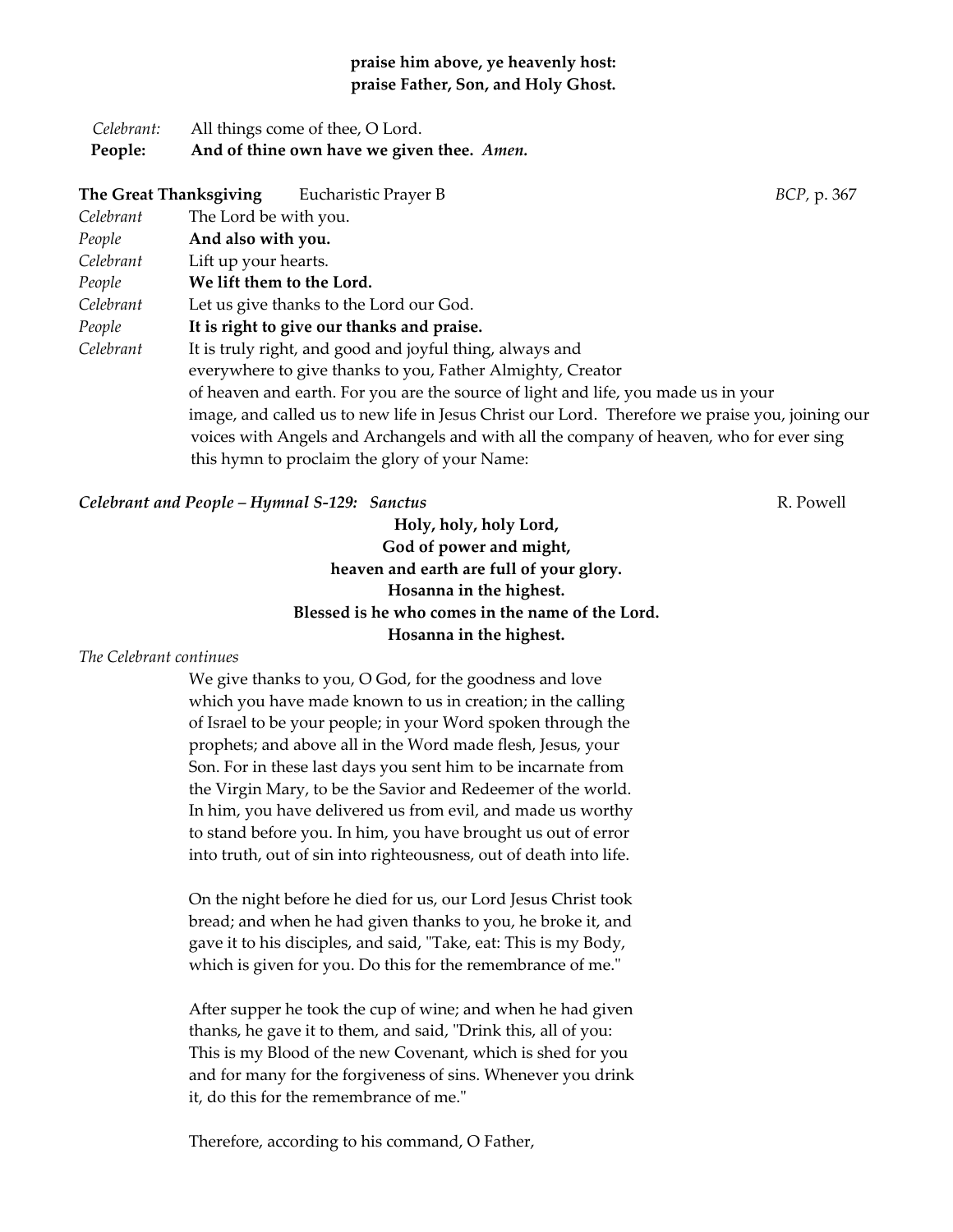#### Celebrant and People

**We remember his death, We proclaim his resurrection, We await his coming in glory;**

And we offer our sacrifice of praise and thanksgiving to you, O Lord of all; presenting to you, from your creation, this bread and this wine.

We pray you, gracious God, to send your Holy Spirit upon these gifts that they may be the Sacrament of the Body of Christ and his Blood of the new Covenant. Unite us to your Son in his sacrifice, that we may be acceptable through him, being sanctified by the Holy Spirit. In the fullness of time, put all things in subjection under your Christ, and bring us to that heavenly country where, with [ and] all your saints, we may enter the everlasting heritage of your sons and daughters; through Jesus Christ our Lord, the firstborn of all creation, the head of the Church, and the author of our salvation.

By him, and with him, and in him, in the unity of the Holy Spirit all honor and glory is yours, Almighty Father, now and for ever. AMEN.

And now, as our Savior Christ has taught us, we are bold to say,

**Our Father, who art in heaven, hallowed be thy Name, thy kingdom come, thy will be done, on earth as it is in heaven. Give us this day our daily bread. And forgive us our trespasses, as we forgive those who trespass against us. And lead us not into temptation, but deliver us from evil. For thine is the kingdom, and the power, and the glory, for ever and ever. Amen.** 

The Breaking of the Bread *BCP,* p. 364 **Fraction Anthem LEVAS 154 – Refrain: Taste and see The Contract of the Moore Moore Taste and see. Taste and see the goodness of the Lord. O Taste and see. Taste and see the goodness of the Lord, of the Lord.**

Invitation to Communion: The Gifts of God for the People of God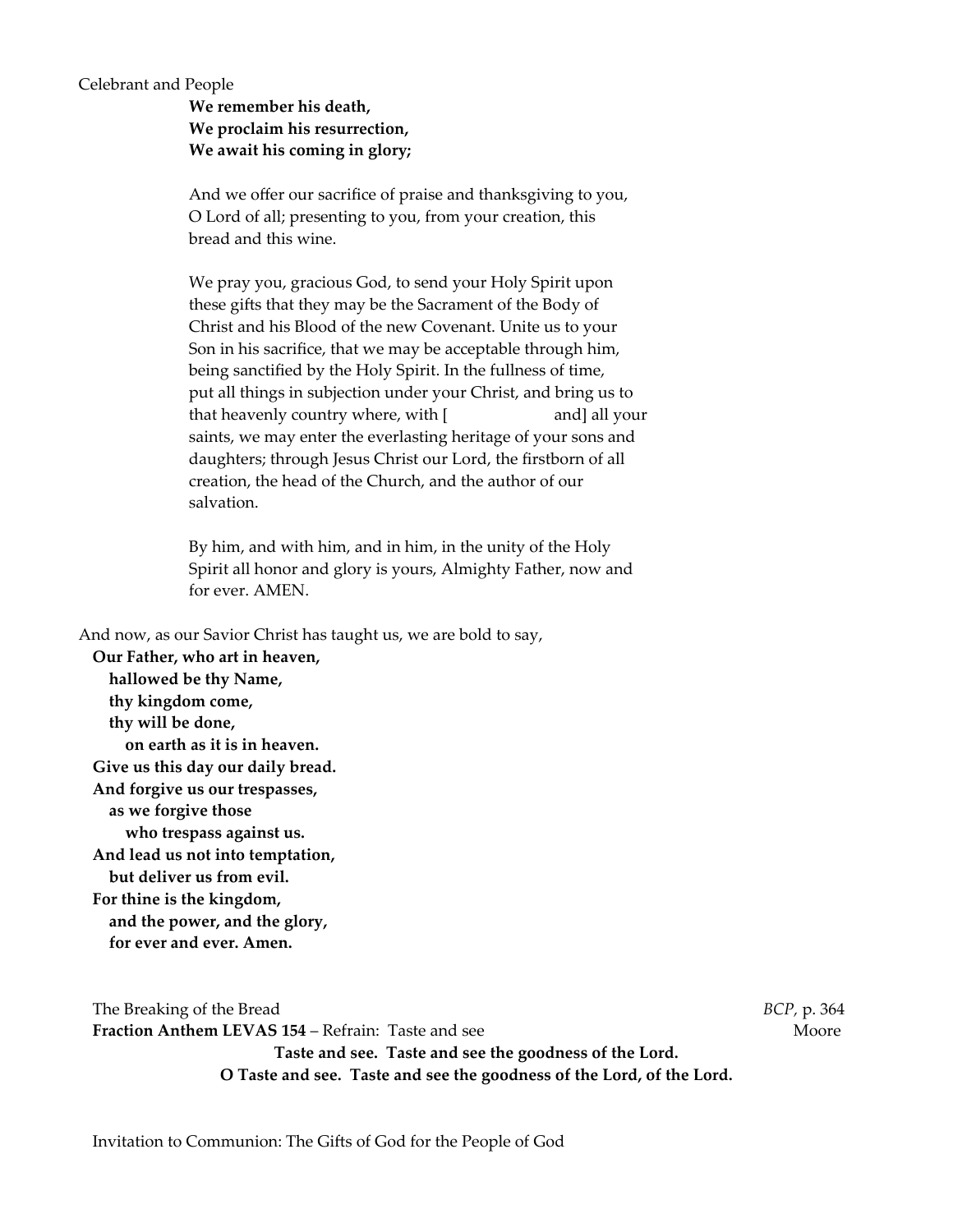#### **Spiritual Communion Prayer:**

 Lord Jesus, I cannot now worship you at the altar of the church in the Sacrament of your Body and Blood, yet in spirit I would join myself with all those who in your Holy Church offer you the sacrifice of praise and thanksgiving., Visit me, I pray, with your mercy, pardon, and blessing, and fill me with faith and love and repentance, and so strengthen and sustain me by your grace that I may with pure heart and mind follow you, the only God, now and forever. Amen.

Communion voluntary: Adagio in C K. 356 W. A. Mozart

#### **Postcommunion Prayer:** *BCP,* p**.***365*

**Eternal God, heavenly Father, you have graciously accepted us as living members of your Son our Savior Jesus Christ, and you have fed us with spiritual food in the Sacrament of his Body and Blood. Send us now into the world in peace, and grant us strength and courage to love and serve you with gladness and singleness of heart; through Christ our Lord. Amen.**

#### A Pentecost Blessing

**Closing Hymn #567** Thine arm, O Lord, in days of old *St. Matthew* **Thine arm, O Lord, in days of old was strong to heal and save;**

**it triumphed o'er disease and death, o'er darkness and the grave. To thee they went, the blind, the deaf, the palsied, and the lame, the leper set apart and shunned, the sick with fevered frame.**

**And lo! thy touch brought life and health, gave hearing, strength, and sight; and youth renewed and frenzy calmed owned thee, the Lord of light: and now, O Lord, be near to bless, almighty as of yore, in crowded street, by restless couch, as by Gennesaret's shore.**

**Be thou our great deliverer still, thou Lord of life and death; restore and quicken, soothe and bless, with thine almighty breath: to hands that work and eyes that see, give wisdom's heavenly lore, that whole and sick, and weak and strong, may praise thee evermore.**

Dismissal: Let us go forth rejoicing in the power of the Spirit. *People:* **Thanks be to God.**

Postlude: *O Beatas Trinitas* F. Peeters

Today's altar flowers are in celebration of the life of Steven Sheppard by his family; and in memory of Barbara deBruyn by her family.